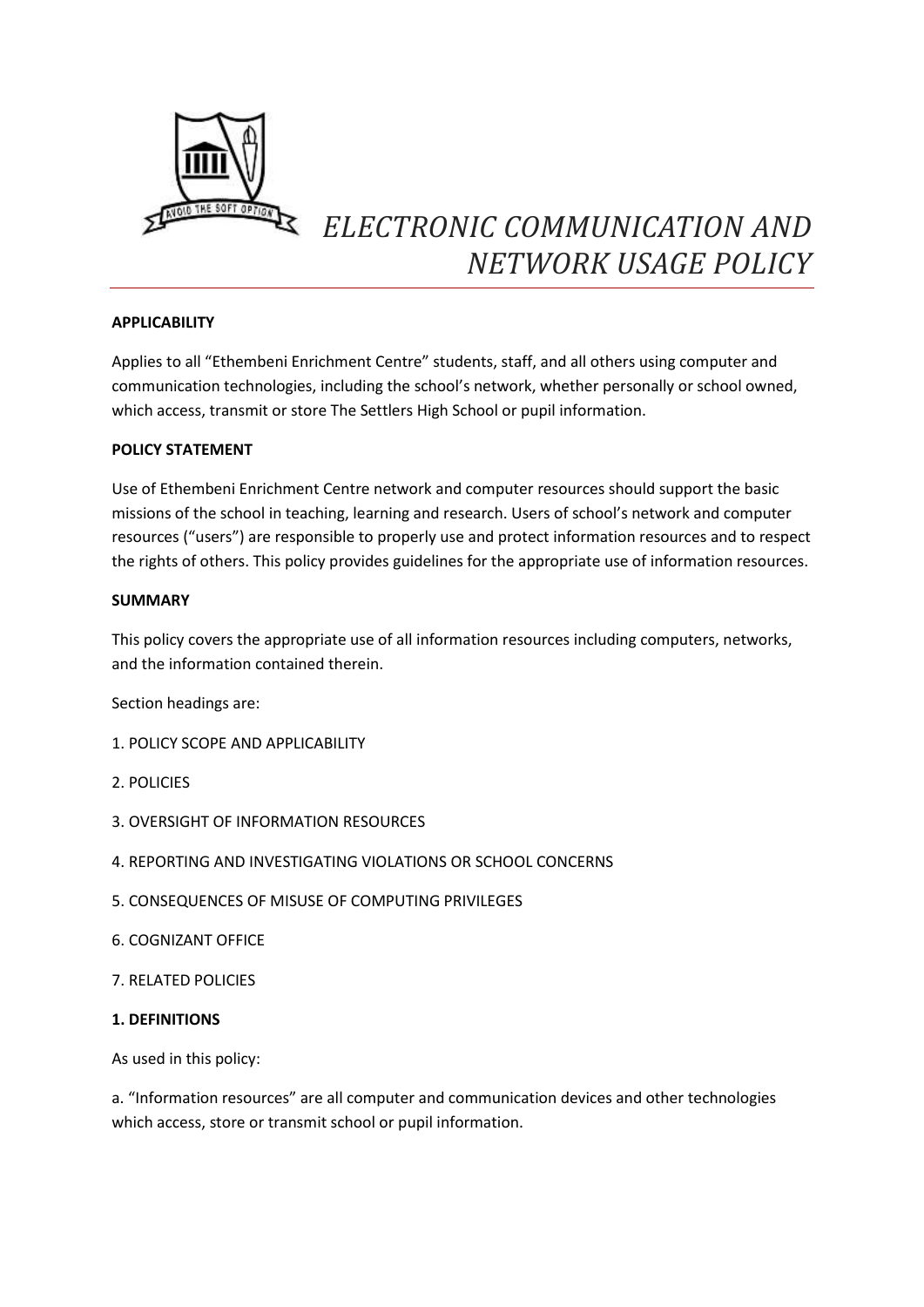b. "Information" includes both school, staff and pupil information.

## **2. POLICIES**

**a. General Policy** ‐‐ Users of school information resources must protect:

(i) their online identity from use by another individual,

(ii) the integrity of computer‐based information resources, and

(iii) the privacy of electronic information.

In addition, users must refrain from seeking to gain unauthorized access, honour all copyrights and licenses and respect the rights of other information resources.

## **b. Access**

Users must refrain from seeking to gain unauthorized access to information resources or enabling unauthorized access. Attempts to gain unauthorized access to a system or to another person's information are a violation of school policy and may also violate applicable laws, potentially subjecting the user to both civil and criminal liability. However, authorized system administrators may access information resources, but only for a legitimate operational purpose and only the minimum access required to accomplish this legitimate operational purpose.

1. Prohibition against Sharing User IDs and Passwords ‐‐ Sharing an online identity (user ID and/or password) violates school policy.

2. Information Belonging to Others—Users must not intentionally seek or provide information on, obtain copies of, or modify data files, programs, or other digital materials belonging to other users, without the specific permission of those other users.

3. Abuse of Computing Privileges — Users of school information resources must not access computers, computer software, computer data or information, or networks without proper authorization, or intentionally enable others to do so, regardless of whether the computer, software, data, information, or network in question is owned by the school. For example, abuse of external networks to which the school belongs or the computers at other physical sites connected to those networks will be treated as an abuse of school computing privileges.

## **c. Usage**

The school is a non-profit, tax-exempt organization and, as such, is subject to specific national, provincial and local laws regarding sources of income, political activities, use of property and similar matters. It also is a contractor with government and other entities and thus must assure proper use of property under its control and allocation of overhead and similar costs. Use of the school's information resources must comply with school policies and legal obligations (including licenses and contracts), and all national and provincial laws.

1. **Prohibited Use** — Users must not send, view or download fraudulent, harassing, obscene (i.e., pornographic), threatening, or other messages or material that are a violation of applicable law or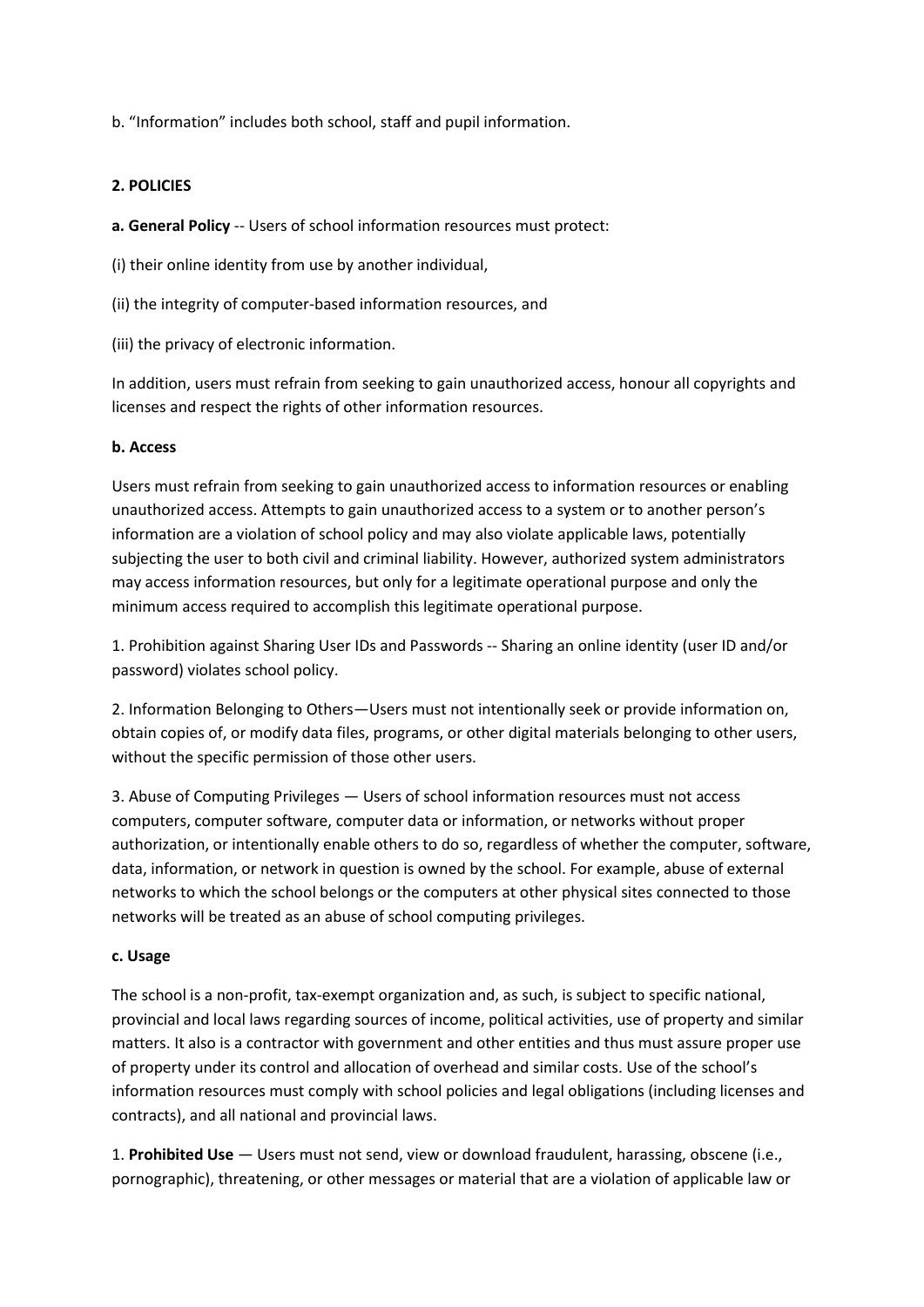school policy. In particular, contributing to the creation of a hostile academic or work environment is prohibited.

2. **Copyrights and Licenses** —Users must not violate copyright law and must respect licenses to copyrighted materials. For the avoidance of doubt, unlawful file‐sharing using the school's information resources is a violation of this policy.

3. **Social Media**—Users must respect the purpose of and abide by the terms of use of online media forums, including social networking websites, mailing lists, chat rooms and blogs.

4. **Political Use** — school information resources must not be used for partisan political activities.

5. **Personal Use** — school information resources should not be used for activities unrelated to appropriate school functions, except in a purely incidental manner.

6. **Commercial Use** — school information resources should not be used for commercial purposes, including advertisements, solicitations, promotions or other commercial messages, except as permitted under school policy. Any such permitted commercial use should be properly related to school activities, take into account proper cost allocations for government and other overhead determinations, and provide for appropriate reimbursement to the school for taxes and other costs the school may incur by reason of the commercial use. The HEADMASTER and HEAD OF THE INFORMATION MANAGEMENT COMMITTEE will determine permitted commercial uses.

7. Use of school information resources — Users must abide by applicable data storage and transmission policies

# **d. Integrity of Information Resources**

Users must respect the integrity of information and information resources.

1. **Modification or Removal of Information or Information Resources** — Unless they have proper authorization, users must not attempt to modify or remove information or information resources that are owned or used by others.

2. **Other Prohibited Activities** — Users must not encroach on, disrupt or otherwise interfere with access or use of the school's information or information resources. (Hacking) For the avoidance of doubt, without express permission, users must not give away school information or send bulk unsolicited email. In addition, users must not engage in other activities that damage, vandalize or otherwise compromise the integrity of school information or information resources.

3. **Academic Pursuits** — The school recognizes the value of legitimate research projects undertaken by staff and pupils under subject field supervision. The school may restrict such activities in order to protect school and individual information and information resources, but in doing so will take into account legitimate academic pursuits.

# **e. Locally Defined and External Conditions of Use**

Individual units within the school may define "conditions of use" for information resources under their control.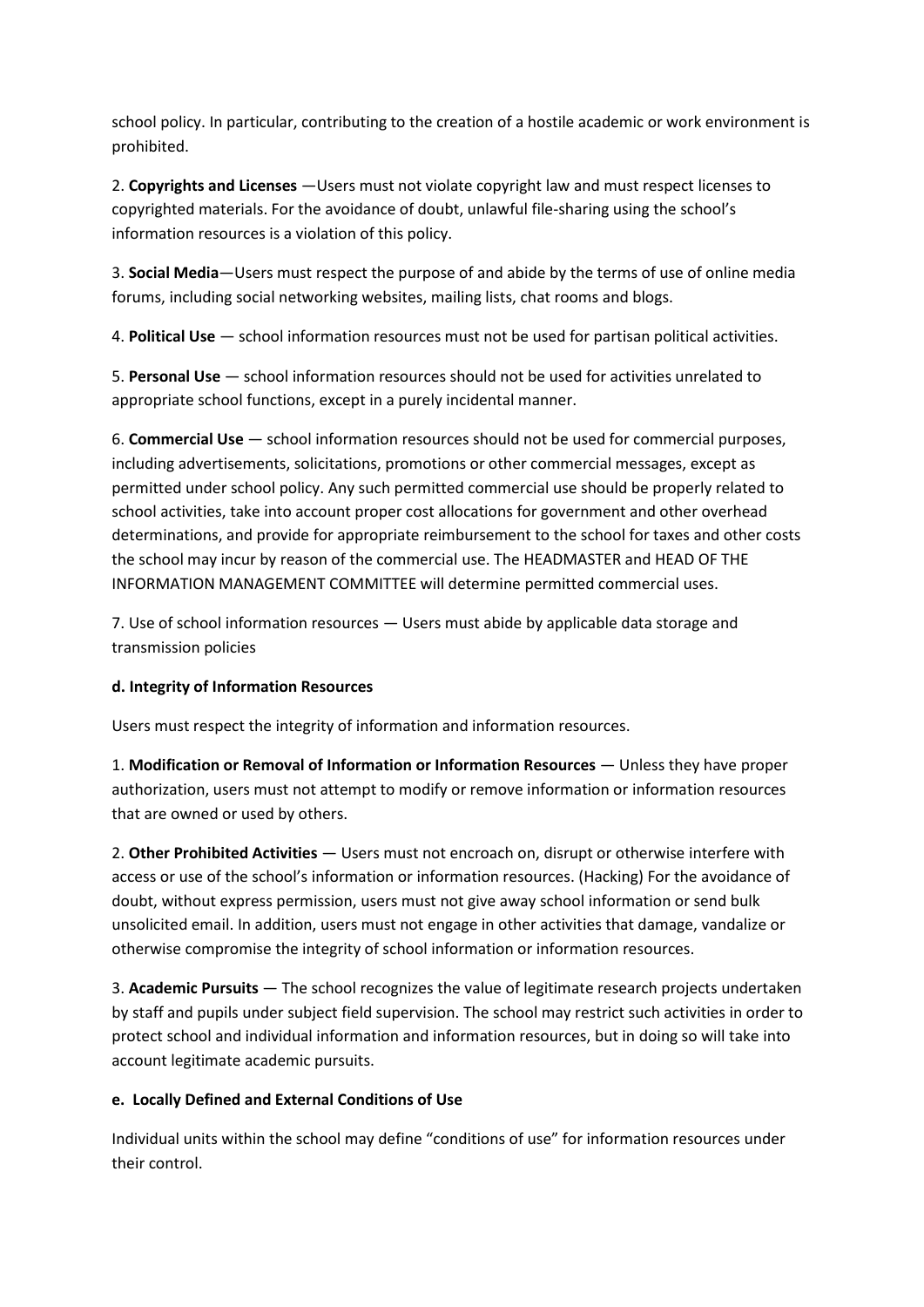These statements must be consistent with this overall policy but may provide additional detail, guidelines restrictions, and/or enforcement mechanisms. Where such conditions of use exist, the individual units are responsible for publicizing and enforcing both the conditions of use and this policy. Where use of external networks is involved, policies governing such use also are applicable and must be followed.

# f. **Access for Legal and School Processes**

Under some circumstances, as a result of investigations, subpoenas or lawsuits, the school may be required by law to provide electronic or other records, or information related to those records or relating to use of information resources, ("information records") to third parties. Additionally, the school may in its reasonable discretion review information records, e.g., for the proper functioning of the school, in connection with investigations, or to protect the safety of individuals or the Settlers community. The school may also permit reasonable access to data to third‐party service providers in order to provide, maintain or improve services to the school. Accordingly, users of school information resources do not have a reasonable expectation of privacy when using the school's information resources.

## 3. **OVERSIGHT OF INFORMATION RESOURCES**

Responsibility for, and management and operation of, information resources is delegated to the head of a specific subdivision of the school governance structure ("department and subject head"). This person will be responsible for compliance with all school policies relating to the use of information resources owned, used or otherwise residing in their department. The subject head/department head may designate another person to manage and operate the system, but responsibility for information resources remains with the subject head/department head. The Head of the Information Management Committee is responsible for managing and operating information resources under their oversight in compliance with school and department policies, including accessing information resources necessary to maintain operation of the systems under the care of the system administrator.

- a. **Responsibilities**  The system administrator/ IT coordinator should:
- Take all appropriate actions to protect the security of information and information resources.
- Take precautions against theft of or damage to information resources.
- Faithfully execute all licensing agreements applicable to information resources.

• Communicate this policy, and other applicable information use, security and privacy policies and procedures to their information resource users.

b. **Suspension of Privileges** — System administrators may temporarily suspend access to information resources if they believe it is necessary or appropriate to maintain the integrity of the information resources under their oversight.

# 4. **REPORTING AND INVESTIGATING VIOLATIONS OR CONCERNS**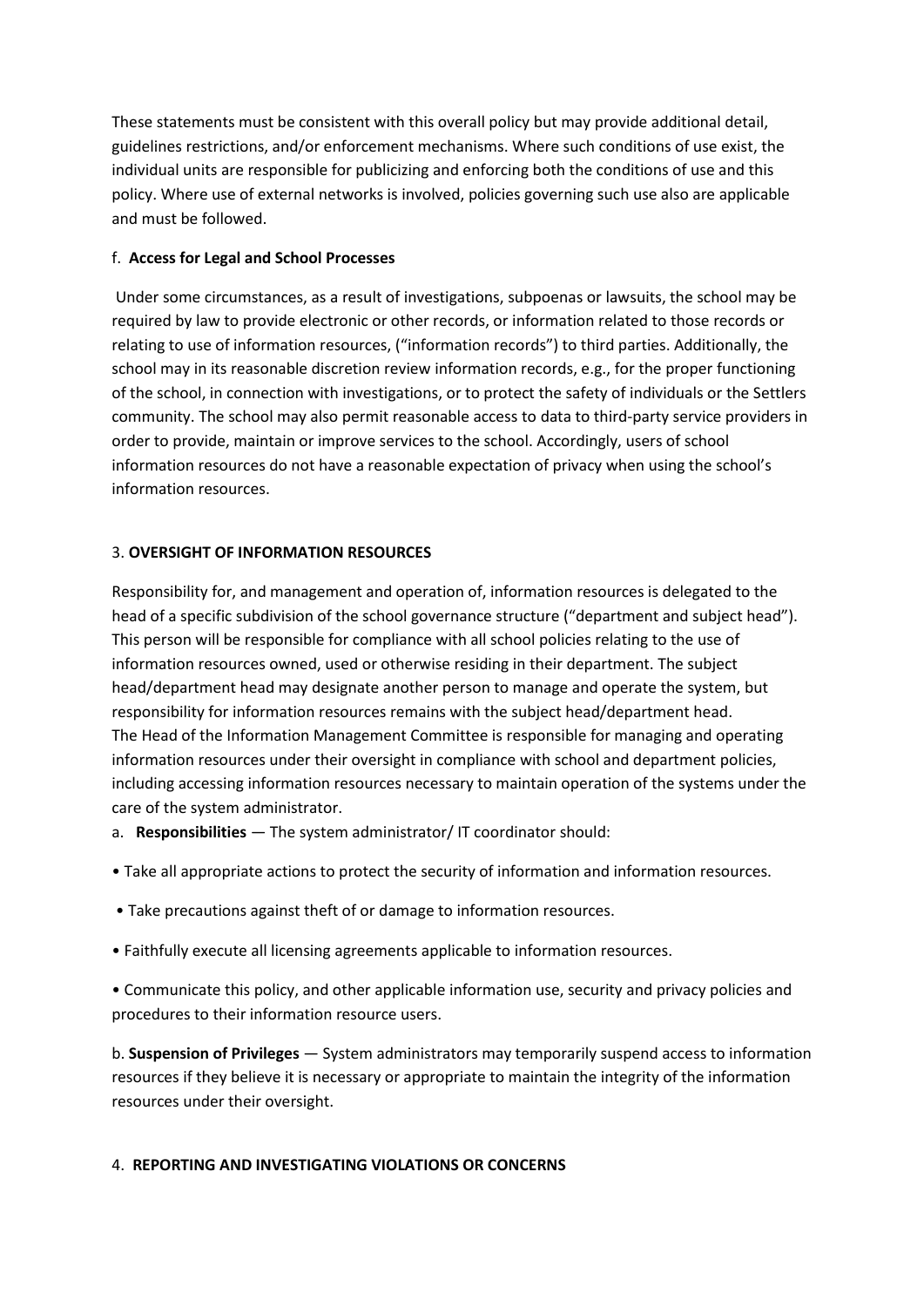a. **Reporting Violations** — System users will report violations of this policy to the Information Manco Head, and will immediately report defects in system accounting, concerns with system security, or suspected unlawful or improper system activities to the Information Manco Head during normal business hours.

b. Accessing Information & Systems– Inspecting and monitoring information and information resources may be required for the purposes of enforcing this policy, conducting school investigations, ensuring the safety of an individual or the settlers community, complying with law or ensuring proper operation of information resources. Only the school's Information Manco Head (or designate) may authorize this inspection and monitoring.

c. Cooperation Expected — Information resource users are expected to cooperate with any investigation of policy abuse. Failure to cooperate may be grounds for cancellation of access privileges, or other disciplinary actions.

# 5. **CONSEQUENCES OF MISUSE OF INFORMATION RESOURCES**

A user found to have violated this policy may also have violated The Ethembeni Enrichment Centre's Code of Conduct, the Ethics Code, and/or other school policies, and will be subject to appropriate disciplinary action up to and including discharge, dismissal, expulsion, and/or legal action. The Information Manco Head will refer violations to the Deputy Principal, the Principal, and for other teaching or research personnel, if appropriate.

## 6. **COGNIZANT OFFICE**

The Ethembeni Enrichement Centre's Information Manco Head, or other person designated by the Headmaster, shall be the primary contact for the interpretation, monitoring and enforcement of this policy.

## 7. **RELATED POLICIES**

a. **Pupil Discipline** : Codes of Conduct and Ethics

b. **Staff Discipline**: Codes of Conduct and Ethics and Employment Contracts (Governing Body and ECED)

c. **Patents and Copyrights** — general South African Laws passed by national and provincial parliaments.

- d. **Partisan Political Activities** ECED policies
- e. **Ownership of Documents** copyright laws (national and international documents)

f. **Security of Information** ‐‐ Access to Information Act.

**SPECIAL LIMITATIONS**: